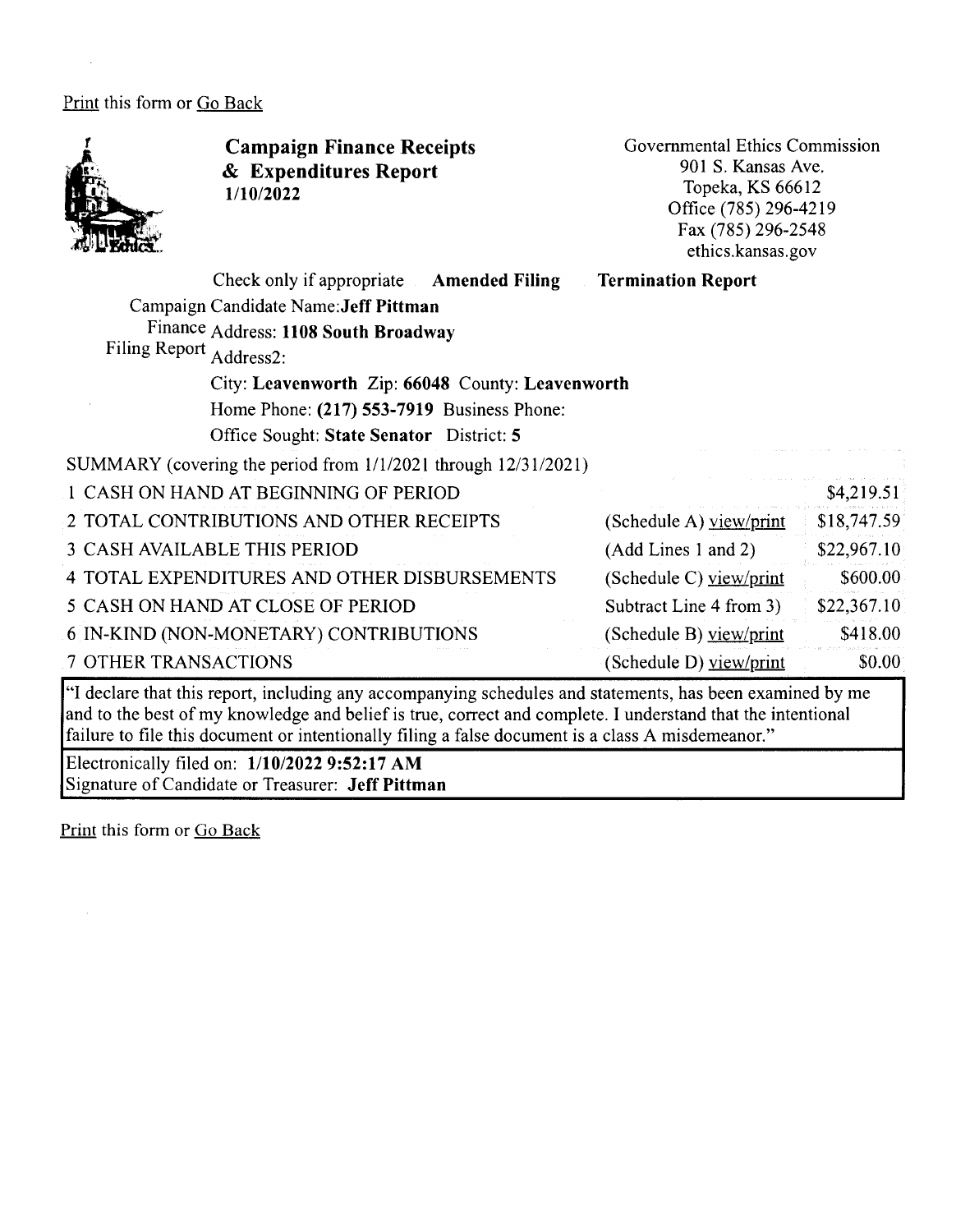$\sim 10^6$ 

## **SCHEDULE A**

## **CONTRIBUTIONS AND OTHER RECEIPTS**

**Candidate:** Jeff Pittman

|             | <b>Name and Address</b>                                                                       | <b>Type of Payment</b>                | <b>Occupation of</b>                        |               |
|-------------|-----------------------------------------------------------------------------------------------|---------------------------------------|---------------------------------------------|---------------|
| <b>Date</b> | of Contributor                                                                                | Cash, Check, Loan, E-<br>funds, Other | <b>Individual Giving</b><br>More Than \$150 | <b>Amount</b> |
| 12/28/21    | Bruce L. Christenson<br>3501 SW Fairlawn Rd<br>Topeka KS 66614                                | Check                                 | Executive                                   | \$500.00      |
| 12/21/21    | James G. Silk<br>3179 Mary Etta Ln<br>Oak Hill VA 20171                                       | Check                                 | Executive                                   | \$750.00      |
| 12/21/21    | Derek L. Fletcher<br>5804 Beechwood Ct<br>Parker TX 75002                                     | Check                                 | Executive                                   | \$750.00      |
| 12/19/21    | OneMain Holdings Inc PAC<br>601 NW 2nd St<br>Evansville IN 47708                              | Check                                 | PAC                                         | \$300.00      |
| 12/17/21    | The Brad K. Heppner<br><b>Family Trust Business</b><br>325 N Saint Paul St<br>Dallas TX 75201 | Check                                 | <b>Business</b>                             | \$750.00      |
| 12/15/21    | Jeffrey Howards<br>2100 S. 19th Terrace<br>Leavenworth KS 66048                               | E Funds                               | Not employed                                | \$15.00       |
| 12/07/21    | Kansas Committee for<br>Rural Electrification PAC<br>PO Box 790<br>Meade KS 67864             | Check                                 | PAC                                         | \$250.00      |
| 12/02/21    | <b>Cerner Corp Business</b><br>2800 Rock Creek PW<br>North KC MO 64117                        | Check                                 | <b>Business</b>                             | \$500.00      |
| 11/17/21    | <b>CVS Health Business</b><br>1 CVS DR<br>Woonsocket RI 2895                                  | Check                                 | <b>Business</b>                             | \$500.00      |
| 11/16/21    | PAC of Kansas<br>Opthamologists PAC<br>10 W Phillip Rd<br>Vernon Hills IL 60061               | Check                                 | PAC                                         | \$250.00      |
| 11/15/21    | The Beneficient Company<br>Group LLC Business<br>325 N Saint Paul St<br>Dallas TX 75201       | Check                                 | <b>Business</b>                             | \$750.00      |
| 11/15/21    | <b>RAI Services Company</b><br><b>Business</b>                                                | Check                                 | <b>Business</b>                             | \$250.00]     |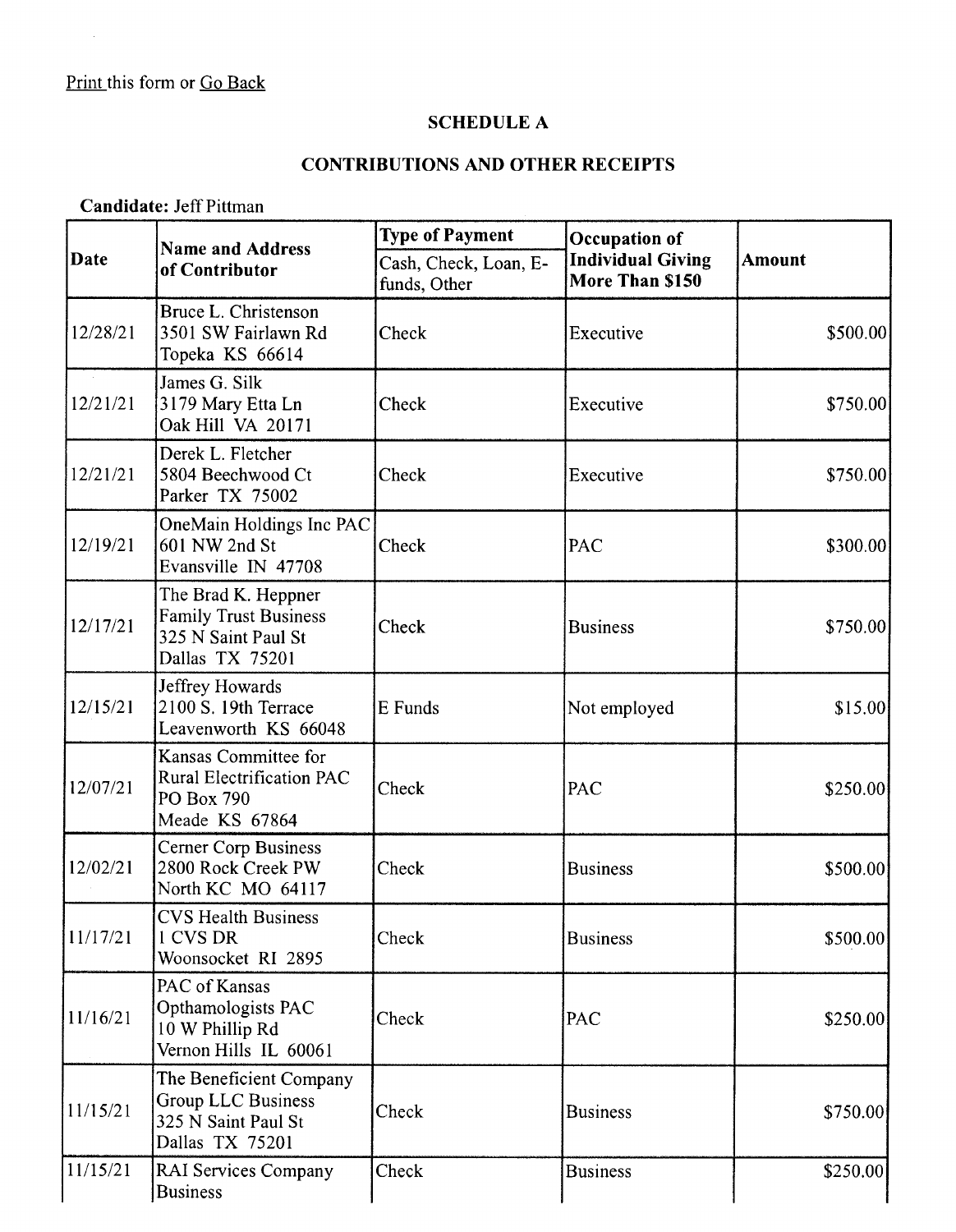|          | PO Box 464<br>Winston-Salem NC 27102                                                               |         |                 |            |
|----------|----------------------------------------------------------------------------------------------------|---------|-----------------|------------|
| 11/15/21 | United Health Group PAC<br>5519 Chouteau St<br>Shawnee KS 66226                                    | Check   | PAC             | \$1,000.00 |
| 11/15/21 | Jeffrey Howards<br>2100 S. 19th Terrace<br>Leavenworth KS 66048                                    | E Funds | Not employed    | \$15.00    |
| 11/11/21 | Hy-Vee Inc Employees<br>PAC PAC<br>5820 Westown PW<br>West Des Moines IA<br>50266                  | Check   | PAC             | \$250.00   |
| 11/10/21 | Kansas Automobile Dealers<br>PAC<br>731 S Kansas AV<br>Topeka KS 66603                             | Check   | <b>PAC</b>      | \$250.00   |
| 11/10/21 | <b>KS American Family</b><br><b>Insurance PAC</b><br>6000 American PW<br>Madison WI 53783          | Check   | PAC             | \$250.00   |
| 11/01/21 | Hollywood Casino at<br>Kansas Speedway Business<br>777 Hollywood Casino Bv<br>Kansas City KS 66111 | Check   | <b>Business</b> | \$500.00   |
| 10/28/21 | <b>BNSF Railway Company</b><br><b>Business</b><br>2500 Lou Menk Dr<br>Fort Worth TX 76131          | Check   | <b>Business</b> | \$500.00   |
| 10/27/21 | Kansas Association of<br>Nurse Anesthetists PAC<br>PO Box 4006<br>Lawrence KS 66046                | Check   | PAC             | \$500.00   |
| 10/22/21 | Kansas Insurance Political<br><b>Action Committee PAC</b><br>PO Box 55<br>Topeka KS 66601          | Check   | <b>PAC</b>      | \$250.00   |
| 10/19/21 | <b>Duerst Consulting Inc</b><br><b>Business</b><br>5311 W 64th Tr<br>Prairie Village KS 66208      | Check   | <b>Business</b> | \$500.00   |
| 10/15/21 | Jeffrey Howards<br>2100 S. 19th Terrace<br>Leavenworth KS 66048                                    | E Funds | Not employed    | \$15.00    |
| 10/14/21 | AT&T Services Inc<br><b>Business</b><br>220 SE 6th AV<br>Topeka KS 66603                           | Check   | <b>Business</b> | \$200.00   |
| 10/14/21 | Blue Cross Blue Shield of<br>Kansas Business                                                       | Check   | <b>Business</b> | \$500.00   |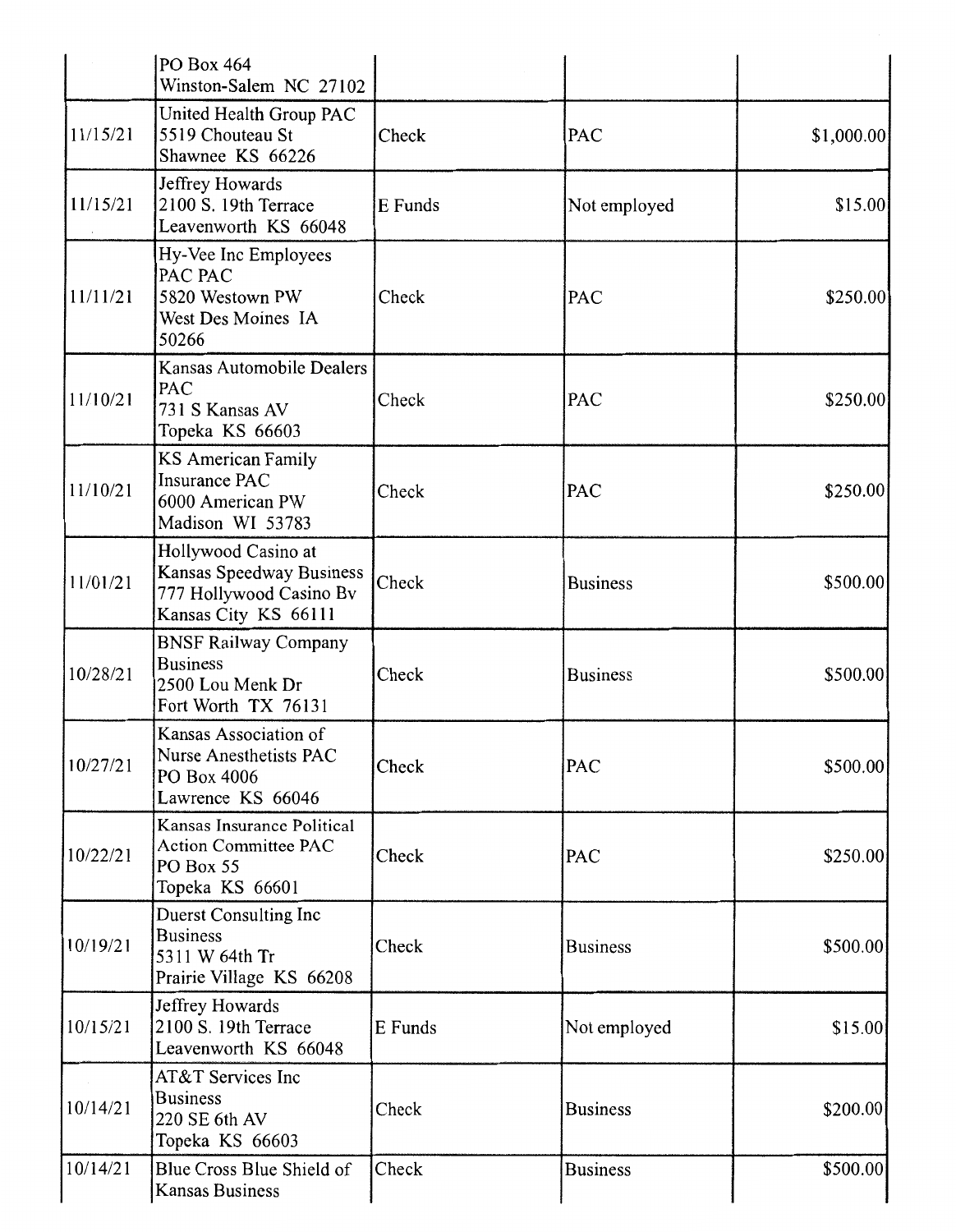|          | 1133 SW Topeka Bv<br>Topeka KS 66629                                                                     |         |                 |            |
|----------|----------------------------------------------------------------------------------------------------------|---------|-----------------|------------|
| 10/08/21 | Chuck Stein<br>919 Columbia Ave<br>Leavenworth KS 66048                                                  | E Funds | Carpet cleaner  | \$25.00    |
| 10/07/21 | <b>Kansas Funeral Directors</b><br><b>Association PAC PAC</b><br>1200 S Kansas AV<br>Topeka KS 66612     | Check   | PAC             | \$200.00   |
| 10/06/21 | Curo Management LLC<br><b>Business</b><br>3527 N Ridge Rd<br>Wichita KS 67205                            | Check   | <b>Business</b> | \$1,000.00 |
| 10/05/21 | Kansas Rural Independent<br>Telecoms PAC<br>PO Box 4799<br>Topeka KS 66604                               | Check   | PAC             | \$500.00   |
| 09/15/21 | Jeffrey Howards<br>2100 S. 19th Terrace<br>Leavenworth KS 66048                                          | E Funds | Not employed    | \$15.00    |
| 09/13/21 | <b>CUPAC</b> of Kansas PAC<br>901 SW Topeka BV<br>Topeka KS 66612                                        | Check   | PAC             | \$250.00   |
| 09/10/21 | Cigna Business<br>701 Pennsylvania AV<br>Washington DC 20004                                             | Check   | <b>Business</b> | \$250.00   |
| 09/08/21 | Chuck Stein<br>919 Columbia Ave<br>Leavenworth KS 66048                                                  | E Funds | Carpet cleaner  | \$25.00    |
| 08/30/21 | Midwest Health Inc<br><b>Business</b><br>3024 SW Wanamaker Rd<br>Topeka KS 66614                         | Check   | <b>Business</b> | \$300.00   |
| 08/29/21 | <b>Anheuser Busch Companies</b><br><b>Business</b><br>1 Busch PL<br>St Louis MO 63118                    | Check   | <b>Business</b> | \$250.00   |
| 08/29/21 | KHCA PAC PAC<br>1100 SW Gage BV<br>Topeka KS 66604                                                       | Check   | PAC             | \$300.00   |
| 08/29/21 | One Gas, Inc PAC<br>15 E Fifth St<br>Tulsa OK 74103                                                      | Check   | PAC             | \$250.00   |
| 08/19/21 | <b>Cox Communications</b><br><b>Business</b><br>901 S George Washington<br><b>BV</b><br>Wichita KS 67211 | Check   | <b>Business</b> | \$250.00   |
| 08/19/21 | Altria Client Services LLC                                                                               | Check   | <b>Business</b> | \$500.00   |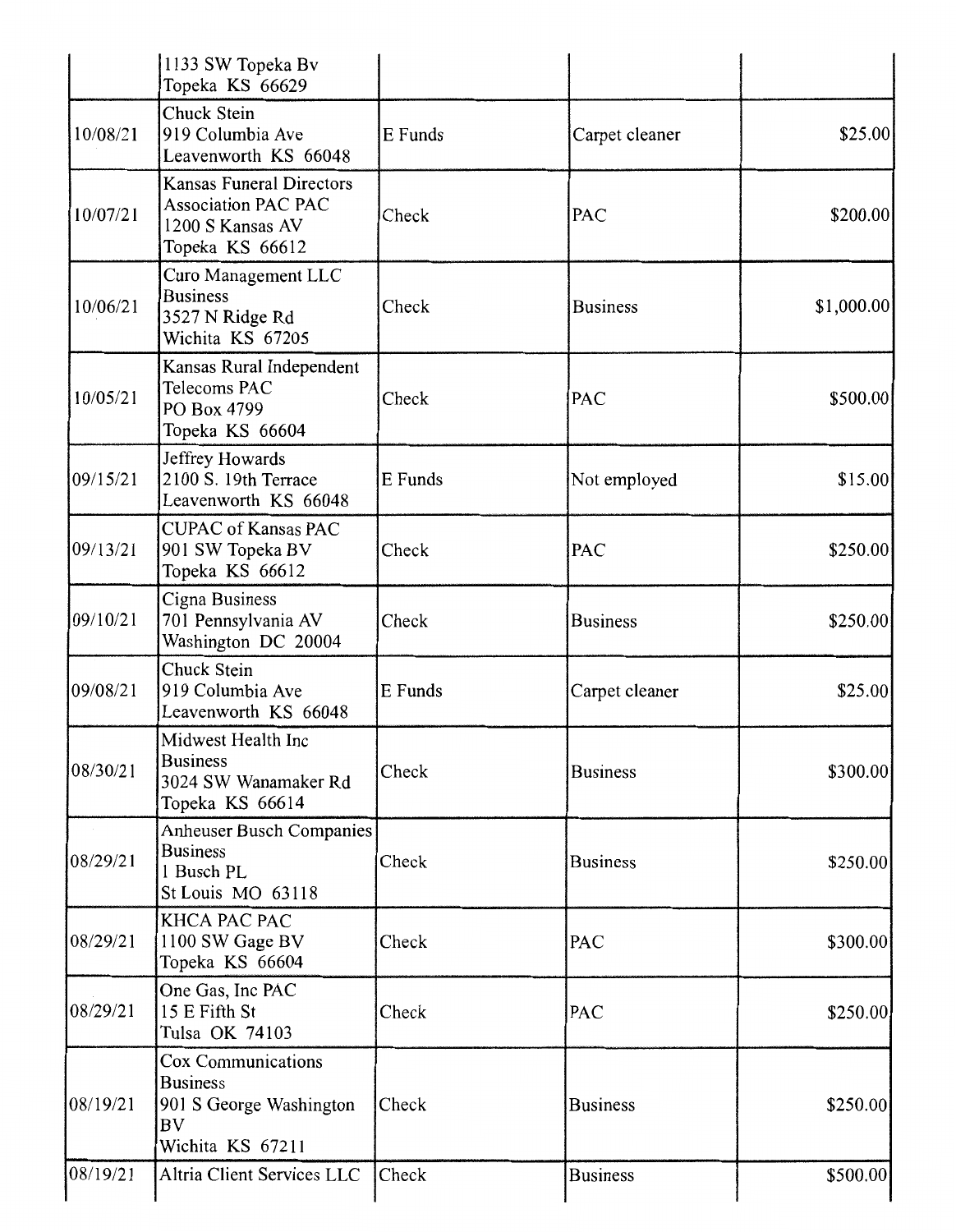|          | <b>Business</b><br>PO Box 85088<br>Richmond VA 23285                                                   |         |                       |           |
|----------|--------------------------------------------------------------------------------------------------------|---------|-----------------------|-----------|
| 08/19/21 | Andrea Taylor<br>1009 S. 2nd Street<br>Leavenworth KS 66048                                            | E Funds | Para                  | \$25.00   |
| 08/15/21 | Jeffrey Howards<br>2100 S. 19th Terrace<br>Leavenworth KS 66048                                        | E Funds | Not employed          | \$15.00   |
| 08/15/21 | Kansas Cable PAC PAC<br>900 S Kansas AV<br>Topeka KS 66612                                             | Check   | PAC                   | \$250.00  |
| 08/08/21 | <b>Chuck Stein</b><br>919 Columbia Ave<br>Leavenworth KS 66048                                         | E Funds | Carpet cleaner        | \$25.00   |
| 07/29/21 | Microsoft Corporation<br><b>Stakeholders Voluntary</b><br>PAC PAC<br>3720 159th AV<br>Redmond WA 98052 | Check   | PAC                   | \$250.00  |
| 07/29/21 | <b>Tmobile Business</b><br>12920 SE 38th St<br>Bellevue WA 98006                                       | Check   | <b>Business</b>       | \$500.00] |
| 07/19/21 | Andrea Taylor<br>1009 S. 2nd Street<br>Leavenworth KS 66048                                            | E Funds | Para                  | \$25.00   |
| 07/15/21 | Jeffrey Howards<br>2100 S. 19th Terrace<br>Leavenworth KS 66048                                        | E Funds | Not employed          | \$15.00   |
| 07/15/21 | Kansas Hospital<br><b>Association PAC PAC</b><br>215 SE 8th AV<br>Topeka KS 66603                      | Check   | PAC                   | \$250.00  |
| 07/08/21 | <b>Comcast Financial Agency</b><br><b>Corp Business</b><br>1701 JFK BV<br>Philadelphia PA 19103        | Check   | <b>Business</b>       | \$250.00  |
| 07/08/21 | <b>Chuck Stein</b><br>919 Columbia Ave<br>Leavenworth KS 66048                                         | E Funds | Carpet cleaner        | \$25.00   |
| 06/21/21 | john bedor<br>232 W FRANKLIN AVE<br><b>UNIT 304</b><br>MINNEAPOLIS MN<br>55404                         | E Funds | Consultant            | \$3.12    |
| 06/21/21 | Robynn Andracsek<br>11526 S Roundtree street<br>Olathe KS 66061                                        | E Funds | Engineer              | \$10.00   |
| 06/20/21 | Donald Lemire                                                                                          | E Funds | <b>Credit Analyst</b> | \$6.25    |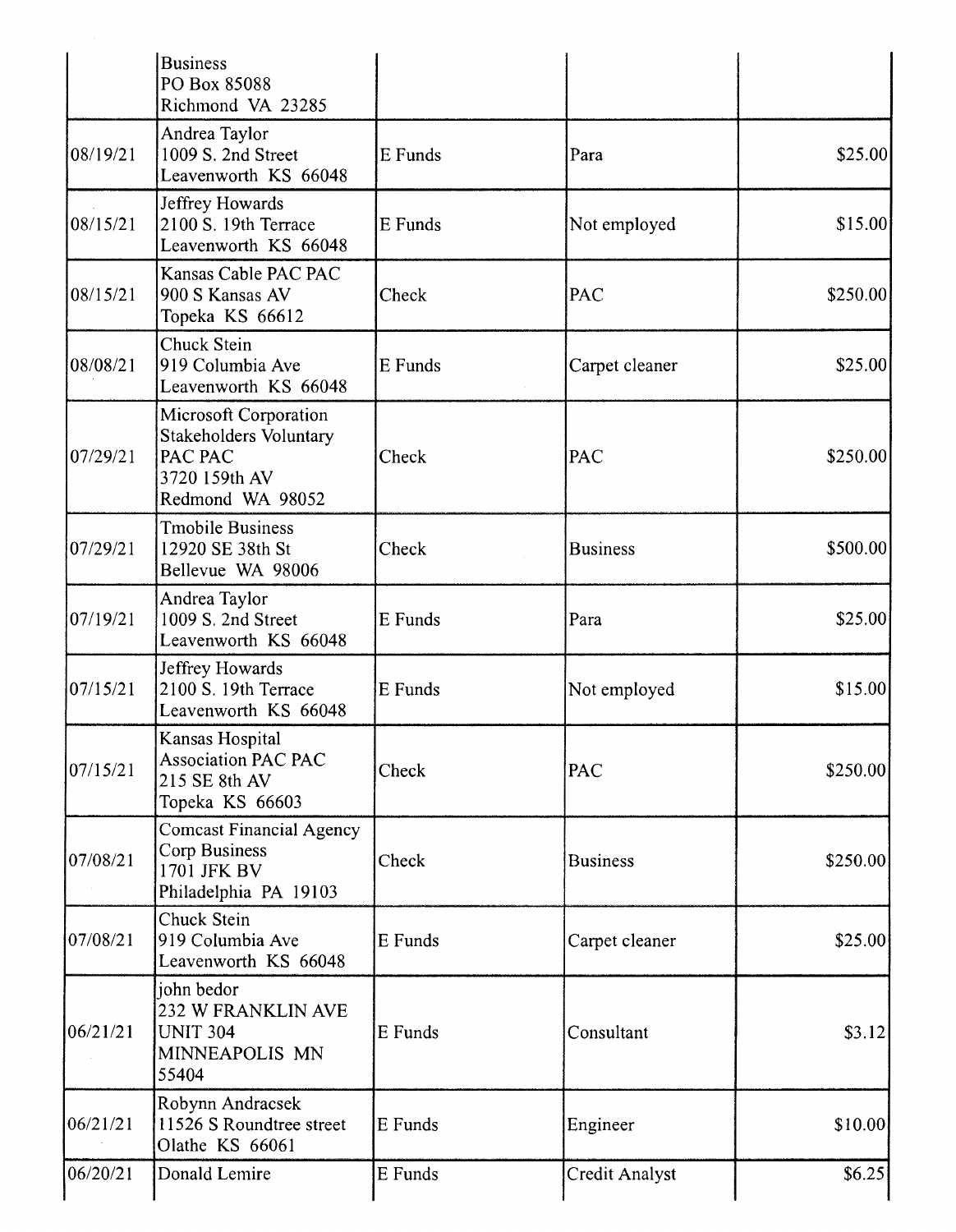|          | 2200 Market St 202<br>San Francisco CA 94114                                   |         |                         |          |
|----------|--------------------------------------------------------------------------------|---------|-------------------------|----------|
| 06/20/21 | dorothy siegel<br>230 clinton st<br>brooklyn NY 11201                          | E Funds | Not Employed            | \$3.12]  |
| 06/20/21 | <b>Evergy Employee</b><br>PowerPAC-State PAC<br>PO Box 889<br>Topeka KS 66601  | Check   | PAC                     | \$500.00 |
| 06/19/21 | Andrea Taylor<br>1009 S. 2nd Street<br>Leavenworth KS 66048                    | E Funds | Para                    | \$25.00  |
| 06/15/21 | Jeffrey Howards<br>2100 S. 19th Terrace<br>Leavenworth KS 66048                | E Funds | Not employed            | \$15.00  |
| 06/08/21 | Chuck Stein<br>919 Columbia Ave<br>Leavenworth KS 66048                        | E Funds | Carpet cleaner          | \$25.00  |
| 05/21/21 | john bedor<br>232 W FRANKLIN AVE<br><b>UNIT 304</b><br>MINNEAPOLIS MN<br>55404 | E Funds | Consultant              | \$3.12]  |
| 05/21/21 | Robynn Andracsek<br>11526 S Roundtree street<br>Olathe KS 66061                | E Funds | Engineer                | \$10.00  |
| 05/20/21 | Donald Lemire<br>2200 Market St 202<br>San Francisco CA 94114                  | E Funds | Credit Analyst          | \$6.25   |
| 05/20/21 | dorothy siegel<br>230 clinton st<br>brooklyn NY 11201                          | E Funds | Not Employed            | \$3.12]  |
| 05/20/21 | Sabrina Darley<br>26968 New Lawrence Dr<br>Leavenworth KS 66048                | E Funds | <b>Public Relations</b> | \$20.20  |
| 05/19/21 | Andrea Taylor<br>1009 S. 2nd Street<br>Leavenworth KS 66048                    | E Funds | Para                    | \$25.00  |
| 05/15/21 | Jeffrey Howards<br>2100 S. 19th Terrace<br>Leavenworth KS 66048                | E Funds | Not employed            | \$15.00  |
| 05/08/21 | Chuck Stein<br>919 Columbia Ave<br>Leavenworth KS 66048                        | E Funds | Carpet cleaner          | \$25.00  |
| 05/04/21 | Robert Dempewolf<br>2910 s w 10 ave<br>Topeka KS 66604                         | E Funds | Group leader            | \$1.00   |
| 04/21/21 | john bedor<br>232 W FRANKLIN AVE                                               | E Funds | Consultant              | \$3.12   |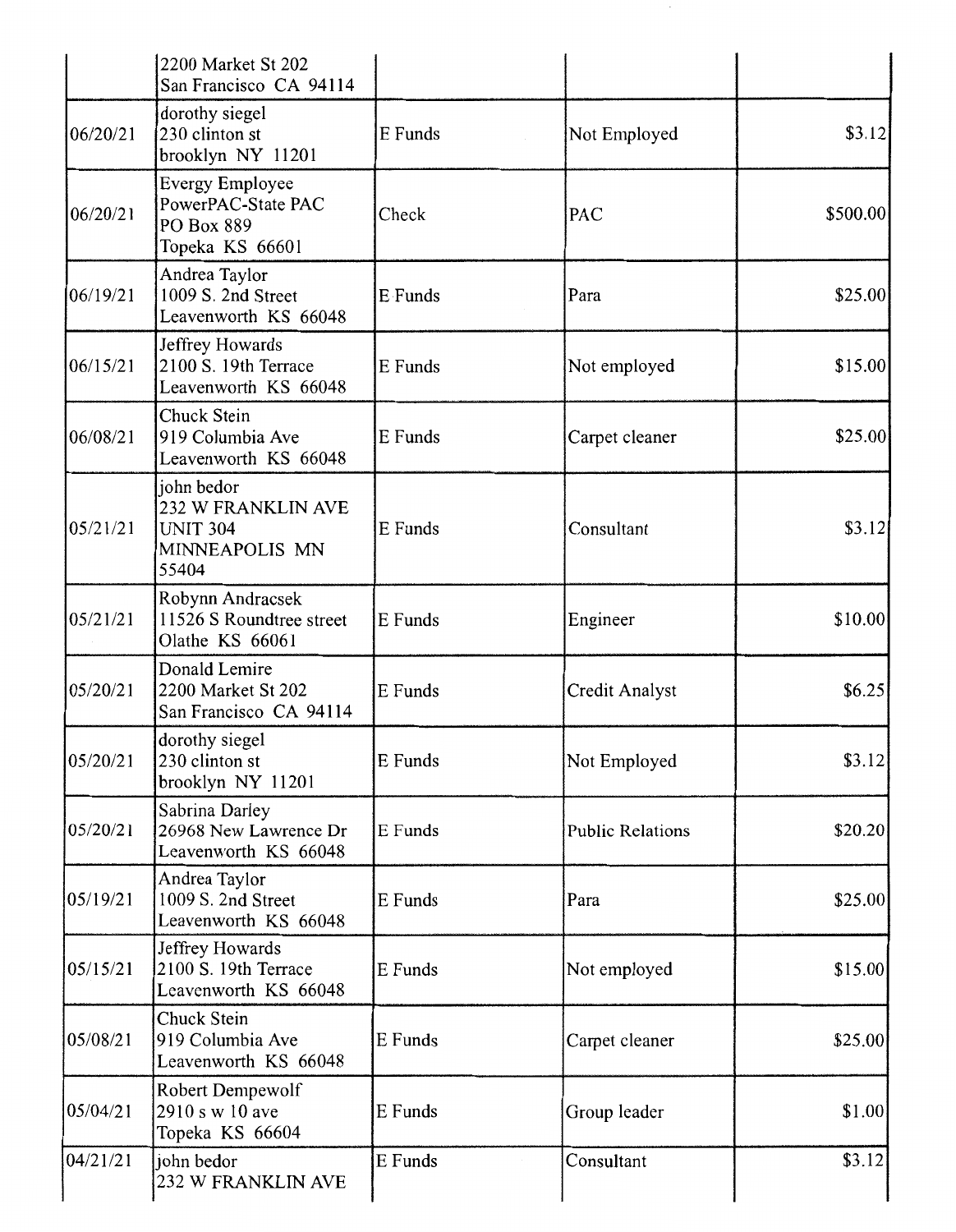|          | <b>UNIT 304</b><br>MINNEAPOLIS MN<br>55404                                     |         |                         |         |
|----------|--------------------------------------------------------------------------------|---------|-------------------------|---------|
| 04/21/21 | Robynn Andracsek<br>11526 S Roundtree street<br>Olathe KS 66061                | E Funds | Engineer                | \$10.00 |
| 04/20/21 | Donald Lemire<br>2200 Market St 202<br>San Francisco CA 94114                  | E Funds | Credit Analyst          | \$6.25  |
| 04/20/21 | dorothy siegel<br>230 clinton st<br>brooklyn NY 11201                          | E Funds | Not Employed            | \$3.12  |
| 04/20/21 | Sabrina Darley<br>26968 New Lawrence Dr<br>Leavenworth KS 66048                | E Funds | <b>Public Relations</b> | \$20.20 |
| 04/19/21 | Andrea Taylor<br>1009 S. 2nd Street<br>Leavenworth KS 66048                    | E Funds | Para                    | \$25.00 |
| 04/15/21 | Jeffrey Howards<br>2100 S. 19th Terrace<br>Leavenworth KS 66048                | E Funds | Not employed            | \$15.00 |
| 04/08/21 | Chuck Stein<br>919 Columbia Ave<br>Leavenworth KS 66048                        | E Funds | Carpet cleaner          | \$25.00 |
| 04/04/21 | Robert Dempewolf<br>2910 s w 10 ave<br>Topeka KS 66604                         | E Funds | Group leader            | \$1.00  |
| 03/27/21 | John Murphy<br>1627 4TH AVE W<br>Seattle WA 98119                              | E Funds | Not Employed            | \$1.05  |
| 03/21/21 | john bedor<br>232 W FRANKLIN AVE<br><b>UNIT 304</b><br>MINNEAPOLIS MN<br>55404 | E Funds | Consultant              | \$3.12  |
| 03/21/21 | Robynn Andracsek<br>11526 S Roundtree street<br>Olathe KS 66061                | E Funds | Engineer                | \$10.00 |
| 03/20/21 | Donald Lemire<br>2200 Market St 202<br>San Francisco CA 94114                  | E Funds | <b>Credit Analyst</b>   | \$6.25  |
| 03/20/21 | dorothy siegel<br>230 clinton st<br>brooklyn NY 11201                          | E Funds | Not Employed            | \$3.12  |
| 03/20/21 | Sabrina Darley<br>26968 New Lawrence Dr<br>Leavenworth KS 66048                | E Funds | <b>Public Relations</b> | \$20.20 |
| 03/19/21 | Andrea Taylor<br>1009 S. 2nd Street                                            | E Funds | Para                    | \$25.00 |

 $\mathcal{A}^{\mathcal{A}}_{\mathcal{A}}$  ,  $\mathcal{A}^{\mathcal{A}}_{\mathcal{A}}$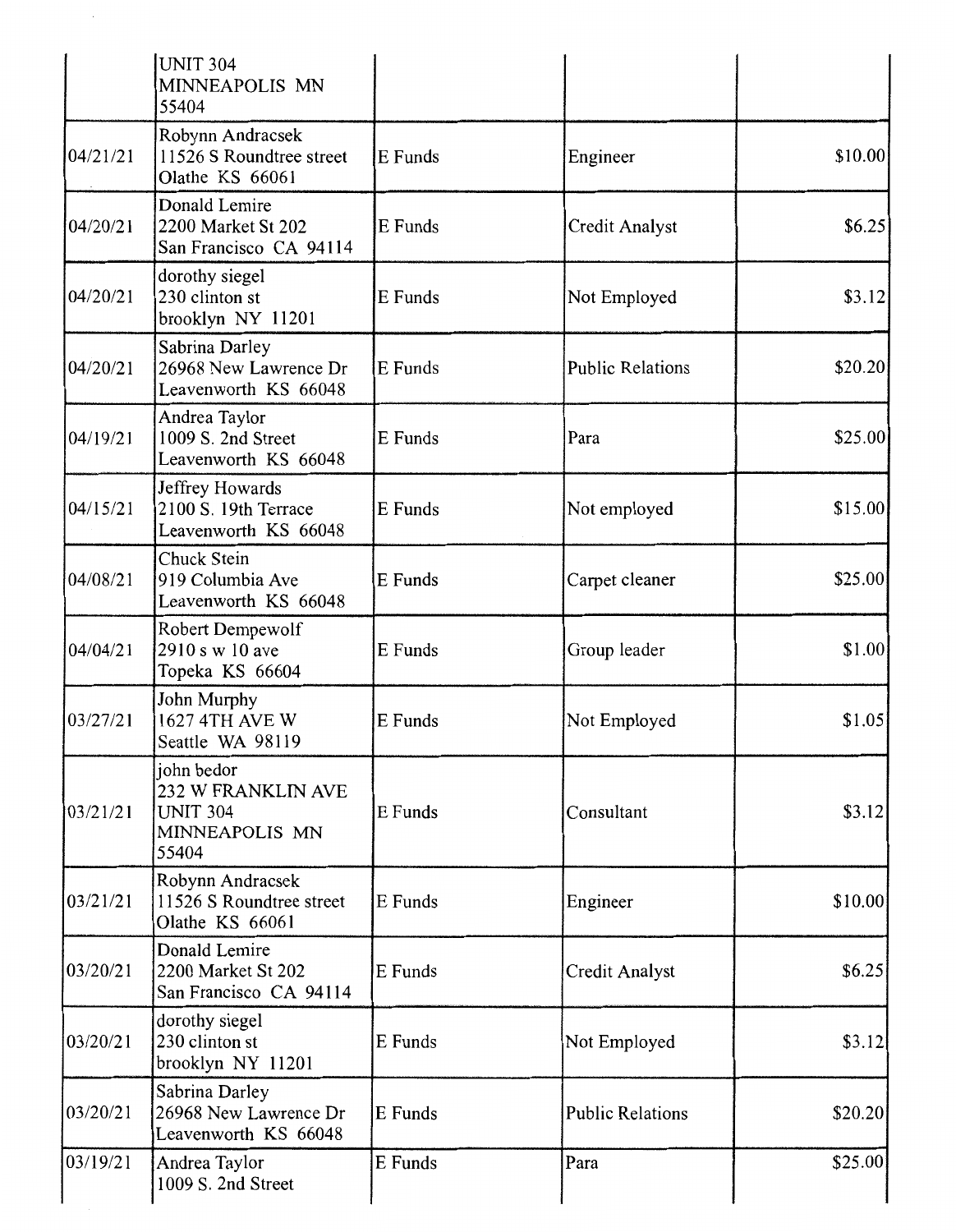|          | Leavenworth KS 66048                                                           |         |                             |            |
|----------|--------------------------------------------------------------------------------|---------|-----------------------------|------------|
| 03/15/21 | Jeffrey Howards<br>2100 S. 19th Terrace<br>Leavenworth KS 66048                | E Funds | Not employed                | \$15.00    |
| 03/09/21 | Mel Heifetz<br>7 North Columbus Blv<br>Philadelphia PA 19106                   | E Funds | Hospitality<br>Professional | \$1,000.00 |
| 03/08/21 | Chuck Stein<br>919 Columbia Ave<br>Leavenworth KS 66048                        | E Funds | Carpet cleaner              | \$25.00    |
| 03/04/21 | Robert Dempewolf<br>2910 s w 10 ave<br>Topeka KS 66604                         | E Funds | Group leader                | \$1.00     |
| 02/27/21 | John Murphy<br>1627 4TH AVE W<br>Seattle WA 98119                              | E Funds | Not Employed                | \$1.05     |
| 02/21/21 | arime good<br>69 griffin rd<br>framingham MA 1701                              | E Funds | Not Employed                | \$6.25     |
| 02/21/21 | john bedor<br>232 W FRANKLIN AVE<br><b>UNIT 304</b><br>MINNEAPOLIS MN<br>55404 | E Funds | Consultant                  | \$3.12     |
| 02/21/21 | Robynn Andracsek<br>11526 S Roundtree street<br>Olathe KS 66061                | E Funds | Engineer                    | \$10.00    |
| 02/20/21 | Donald Lemire<br>2200 Market St 202<br>San Francisco CA 94114                  | E Funds | Credit Analyst              | \$6.25     |
| 02/20/21 | dorothy siegel<br>230 clinton st<br>brooklyn NY 11201                          | E Funds | Not Employed                | \$3.12     |
| 02/20/21 | Sabrina Darley<br>26968 New Lawrence Dr<br>Leavenworth KS 66048                | E Funds | Public Relations            | \$20.20    |
| 02/19/21 | Andrea Taylor<br>1009 S. 2nd Street<br>Leavenworth KS 66048                    | E Funds | Para                        | \$25.00    |
| 02/15/21 | Jeffrey Howards<br>2100 S. 19th Terrace<br>Leavenworth KS 66048                | E Funds | Not employed                | \$15.00    |
| 02/15/21 | Lori Meens<br>1939 Rhode Island<br>Lawrence KS 66046                           | E Funds | Managment                   | \$8.00     |
| 02/08/21 | Chuck Stein<br>919 Columbia Ave<br>Leavenworth KS 66048                        | E Funds | Carpet cleaner              | \$25.00    |
| 02/08/21 | Mischa Buckler                                                                 | E Funds | Software Engineer           | \$5.00     |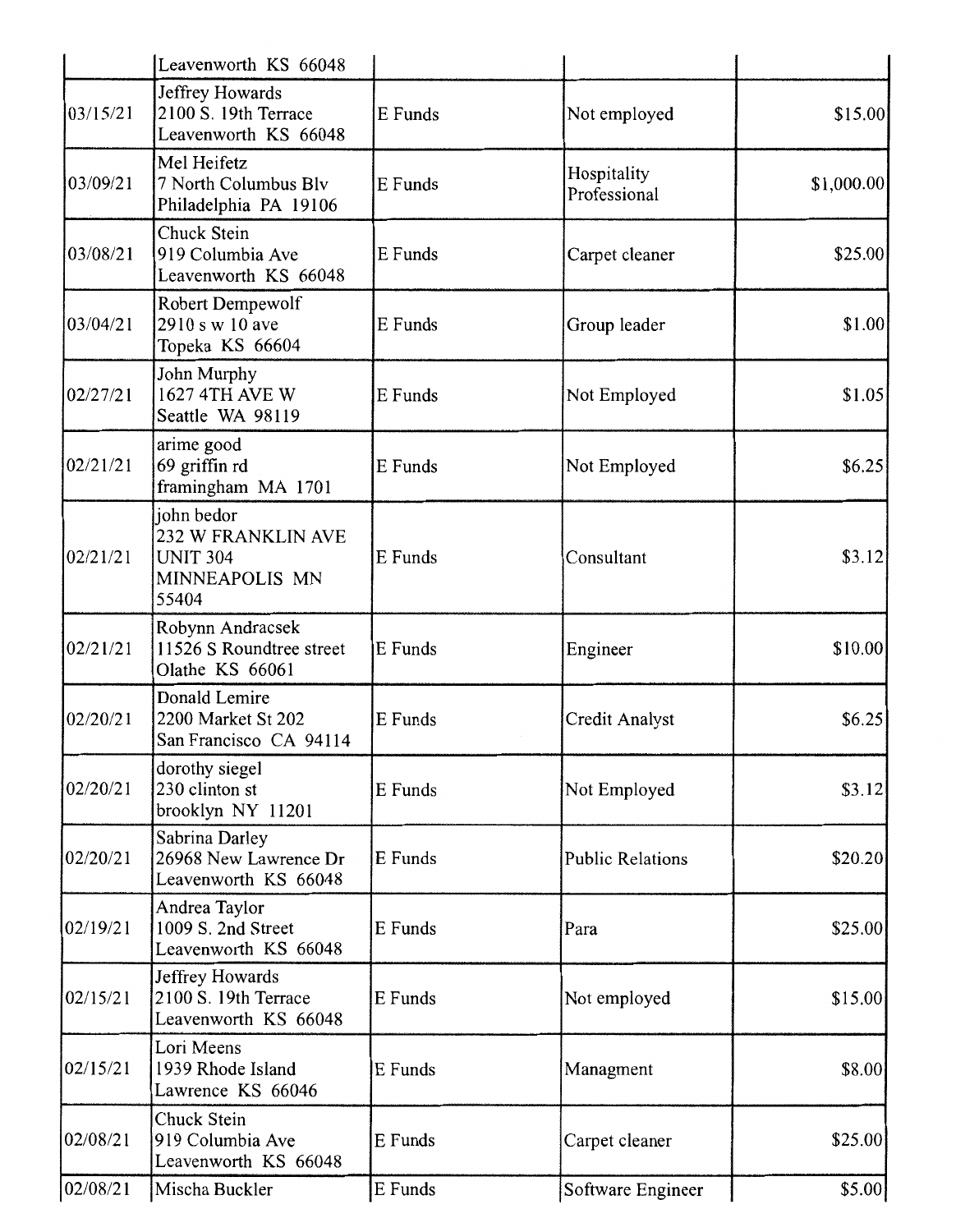|                                               | 9203 Farley Lane<br>Overland Park KS 66212                                     |         |                         |                   |  |
|-----------------------------------------------|--------------------------------------------------------------------------------|---------|-------------------------|-------------------|--|
| 01/27/21                                      | John Murphy<br>1627 4TH AVE W<br>Seattle WA 98119                              | E Funds | Not Employed            | \$1.05            |  |
| 01/21/21                                      | arime good<br>69 griffin rd<br>framingham MA 1701                              | E Funds | Not Employed            | \$6.25            |  |
| 01/21/21                                      | john bedor<br>232 W FRANKLIN AVE<br><b>UNIT 304</b><br>MINNEAPOLIS MN<br>55404 | E Funds | Consultant              | \$3.12            |  |
| 01/21/21                                      | Robynn Andracsek<br>11526 S Roundtree street<br>Olathe KS 66061                | E Funds | Engineer                | \$10.00           |  |
| 01/20/21                                      | Donald Lemire<br>2200 Market St 202<br>San Francisco CA 94114                  | E Funds | Credit Analyst          | \$6.25            |  |
| 01/20/21                                      | dorothy siegel<br>230 clinton st<br>brooklyn NY 11201                          | E Funds | Not Employed            | \$3.12            |  |
| 01/20/21                                      | Sabrina Darley<br>26968 New Lawrence Dr<br>Leavenworth KS 66048                | E Funds | <b>Public Relations</b> | \$20.20]          |  |
| 01/19/21                                      | Andrea Taylor<br>1009 S. 2nd Street<br>Leavenworth KS 66048                    | E Funds | Para                    | \$25.00           |  |
| 01/17/21                                      | Barbara Zagalak<br>10059 Marshall Pond Rd<br>Burke VA 22015                    | Check   | Retired                 | \$500.00          |  |
| 01/15/21                                      | Jeffrey Howards<br>2100 S. 19th Terrace<br>Leavenworth KS 66048                | E Funds | Not employed            | \$15.00           |  |
| 01/08/21                                      | Chuck Stein<br>919 Columbia Ave<br>Leavenworth KS 66048                        | E Funds | Carpet cleaner          | \$25.00           |  |
| 11/18/20                                      | Louise Bannister<br>803 Pinehurst Dr<br>Lansing KS 66043                       | Check   | Retired                 | \$50.00           |  |
|                                               | Total Itemized Receipts for Period                                             |         |                         | \$18747.59        |  |
| Total Unitemized Contributions (\$50 or less) | \$0                                                                            |         |                         |                   |  |
| Sale of Political Materials (Unitemized)      | \$0                                                                            |         |                         |                   |  |
|                                               | Total Contributions When Contributor Not Known                                 |         |                         | \$0<br>\$18747.59 |  |
|                                               | TOTAL RECEIPTS THIS PERIOD                                                     |         |                         |                   |  |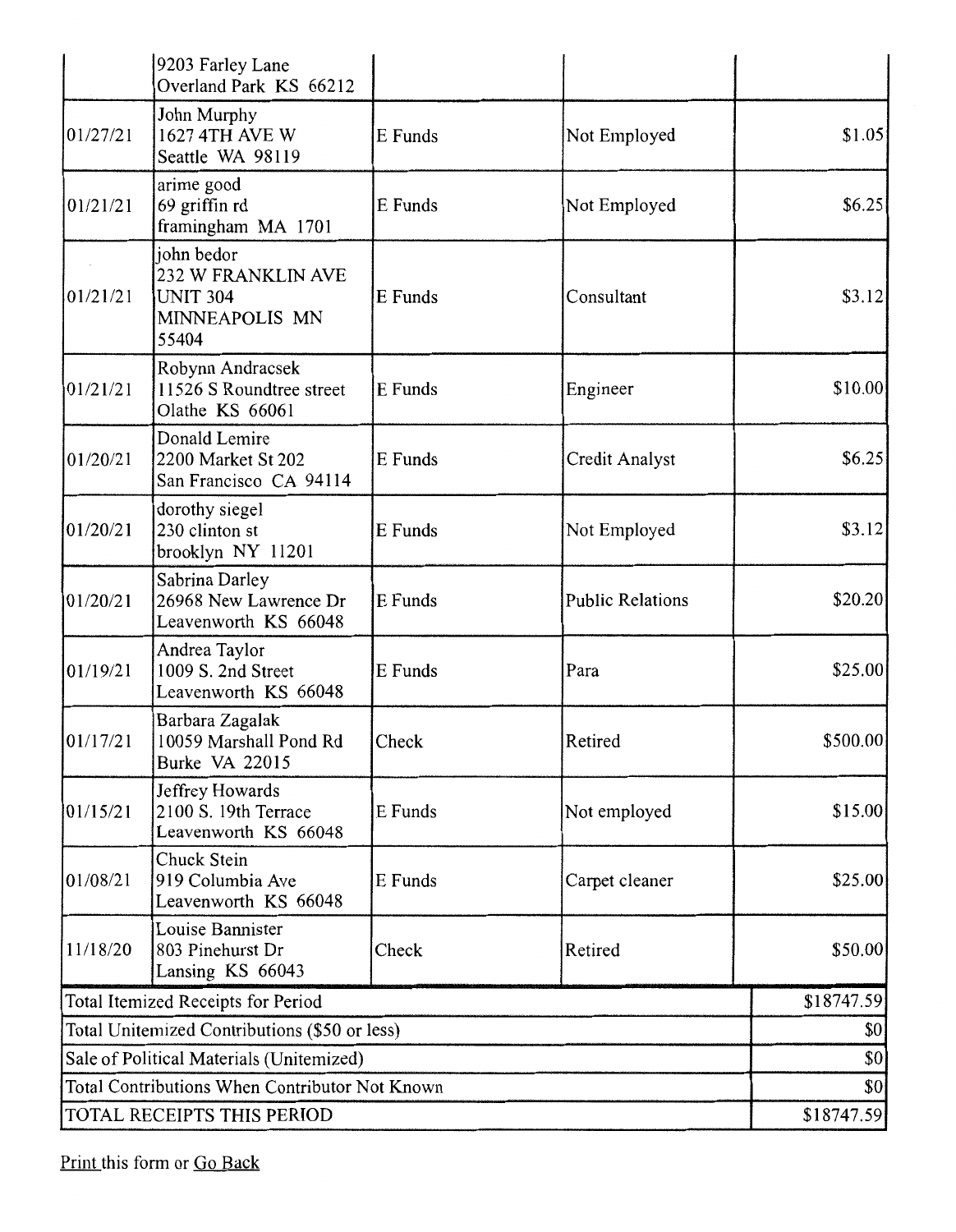#### **SCHEDULE B**

# **IN-KIND (NON-MONETARY) CONTRIBUTIONS**

# **Candidate:** Jeff Pittman

| Date                                                   | <b>Name and Address</b><br>of Contributor                              | Occupation of<br><b>Individual Giving</b><br>More Than \$150 | <b>Description of</b><br>In-Kind<br><b>Contribution</b> | Value of<br>In-Kind<br><b>Contribution</b> |
|--------------------------------------------------------|------------------------------------------------------------------------|--------------------------------------------------------------|---------------------------------------------------------|--------------------------------------------|
| 06/21/21                                               | Senate Democratic<br>Committee<br><b>POBOX 1811</b><br>Topeka KS 66601 |                                                              | Donated access to<br>votebuiler                         | \$418.00                                   |
|                                                        | Total Itemized (over \$100) In-Kind Contributions                      |                                                              |                                                         | \$418.00                                   |
| Total Unitemized (\$100 or less) In-Kind Contributions |                                                                        |                                                              | \$0                                                     |                                            |
|                                                        | TOTAL IN-KIND CONTRIBUTIONS THIS PERIOD                                |                                                              |                                                         | \$418.00                                   |